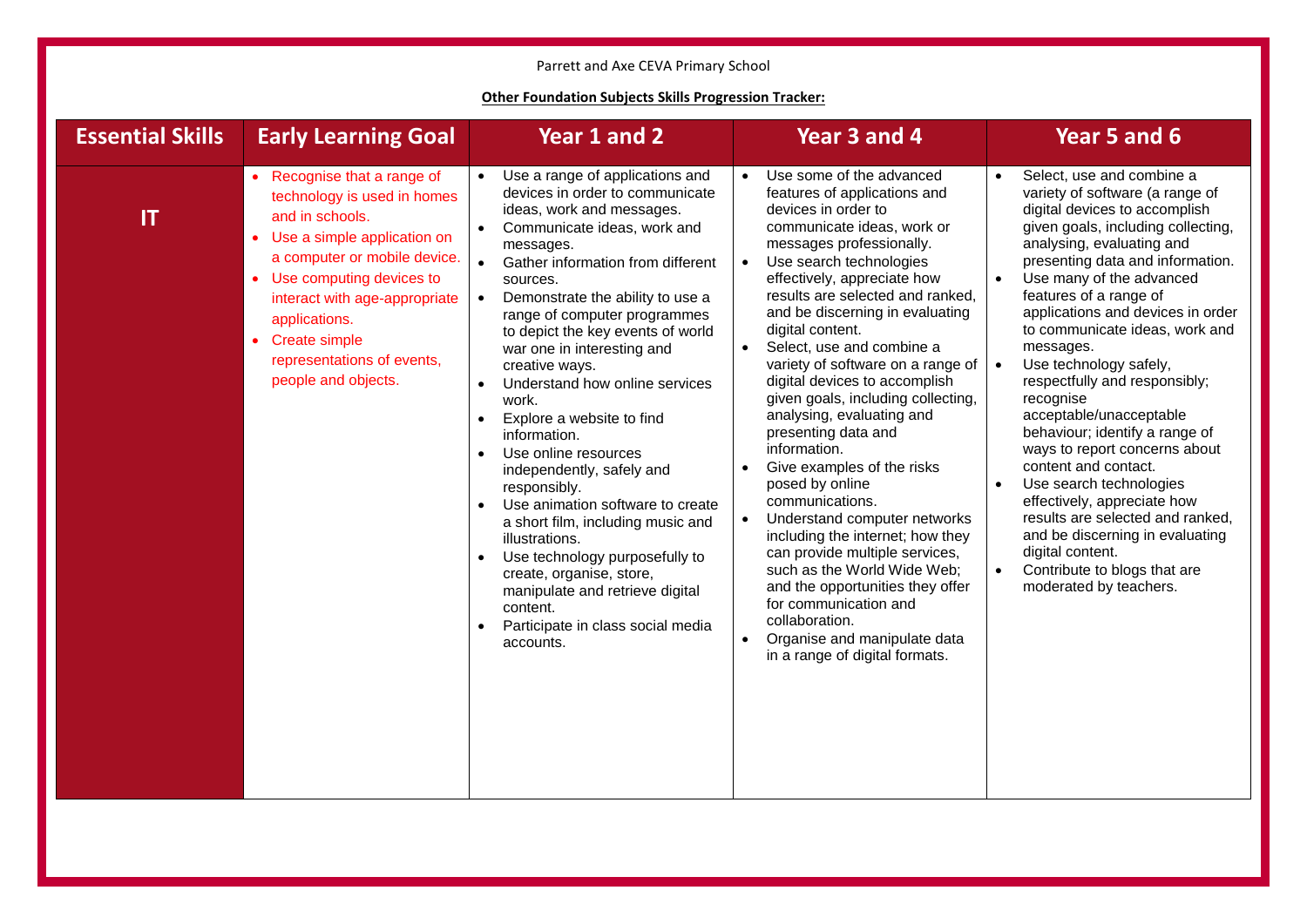| <b>PE</b> | • Show increasing control over<br>an object when pushing,<br>patting, throwing, catching or<br>kicking.<br><b>Experiment with different</b><br>ways of moving.<br>• Travel with confidence and<br>skill around, under, over and<br>through balancing<br>equipment.<br>Negotiate space when<br>playing racing and chasing<br>games with others, adjusting<br>speed or changing direction<br>to avoid obstacles. | Develop tactics.<br>Use rolling, hitting, running,<br>jumping, catching and kicking<br>skills in combination.<br>Master basic movements,<br>including running, jumping,<br>throwing and catching as well as<br>developing balance, agility and<br>co-ordination and begin to apply<br>these in a range of activities.<br>Move with careful control and<br>coordination.<br>Link two or more moves to<br>perform a sequence.<br>Choose movements to<br>communicate a mood, feeling or<br>idea.<br>Perform dances using simple<br>movement patterns.<br>Lead others when appropriate. | Follow the rules of the game<br>$\bullet$<br>and play fairly.<br>Choose appropriate tactics to<br>$\bullet$<br>cause problems for the<br>opposition.<br>Take part in outdoor and<br>adventurous activity challenges<br>both individually and within a<br>team<br>Perform dances using a range<br>$\bullet$<br>of movement patterns.<br>Apply and develop a range of<br>skills and link them to make<br>actions and sequences of<br>movement.<br>Create dances and movements<br>that convey a definite idea.<br>Compete with others and aim to<br>improve personal best<br>performances. | Choose and combine techniques<br>$\bullet$<br>in game situations.<br>Choose the most appropriate<br>$\bullet$<br>tactics for a game.<br>Play competitive games,<br>modified where appropriate [for<br>example, badminton, basketball,<br>cricket, football, hockey, netball,<br>rounders and tennis, and apply<br>basic principles suitable for<br>attacking and defending.<br>Compose creative and<br>$\bullet$<br>imaginative dance sequences.<br>Perform expressively and hold a<br>$\bullet$<br>precise and strong body posture.<br>Perform dances using a range of<br>$\bullet$<br>movement patterns.<br>Refine movement into<br>$\bullet$<br>sequences.<br>Vary Speed, direction, level and<br>rotation during floor<br>performances.<br>Compete with others and keep<br>track of personal best<br>performances, setting targets for<br>improvement. |
|-----------|----------------------------------------------------------------------------------------------------------------------------------------------------------------------------------------------------------------------------------------------------------------------------------------------------------------------------------------------------------------------------------------------------------------|-------------------------------------------------------------------------------------------------------------------------------------------------------------------------------------------------------------------------------------------------------------------------------------------------------------------------------------------------------------------------------------------------------------------------------------------------------------------------------------------------------------------------------------------------------------------------------------|-----------------------------------------------------------------------------------------------------------------------------------------------------------------------------------------------------------------------------------------------------------------------------------------------------------------------------------------------------------------------------------------------------------------------------------------------------------------------------------------------------------------------------------------------------------------------------------------|------------------------------------------------------------------------------------------------------------------------------------------------------------------------------------------------------------------------------------------------------------------------------------------------------------------------------------------------------------------------------------------------------------------------------------------------------------------------------------------------------------------------------------------------------------------------------------------------------------------------------------------------------------------------------------------------------------------------------------------------------------------------------------------------------------------------------------------------------------|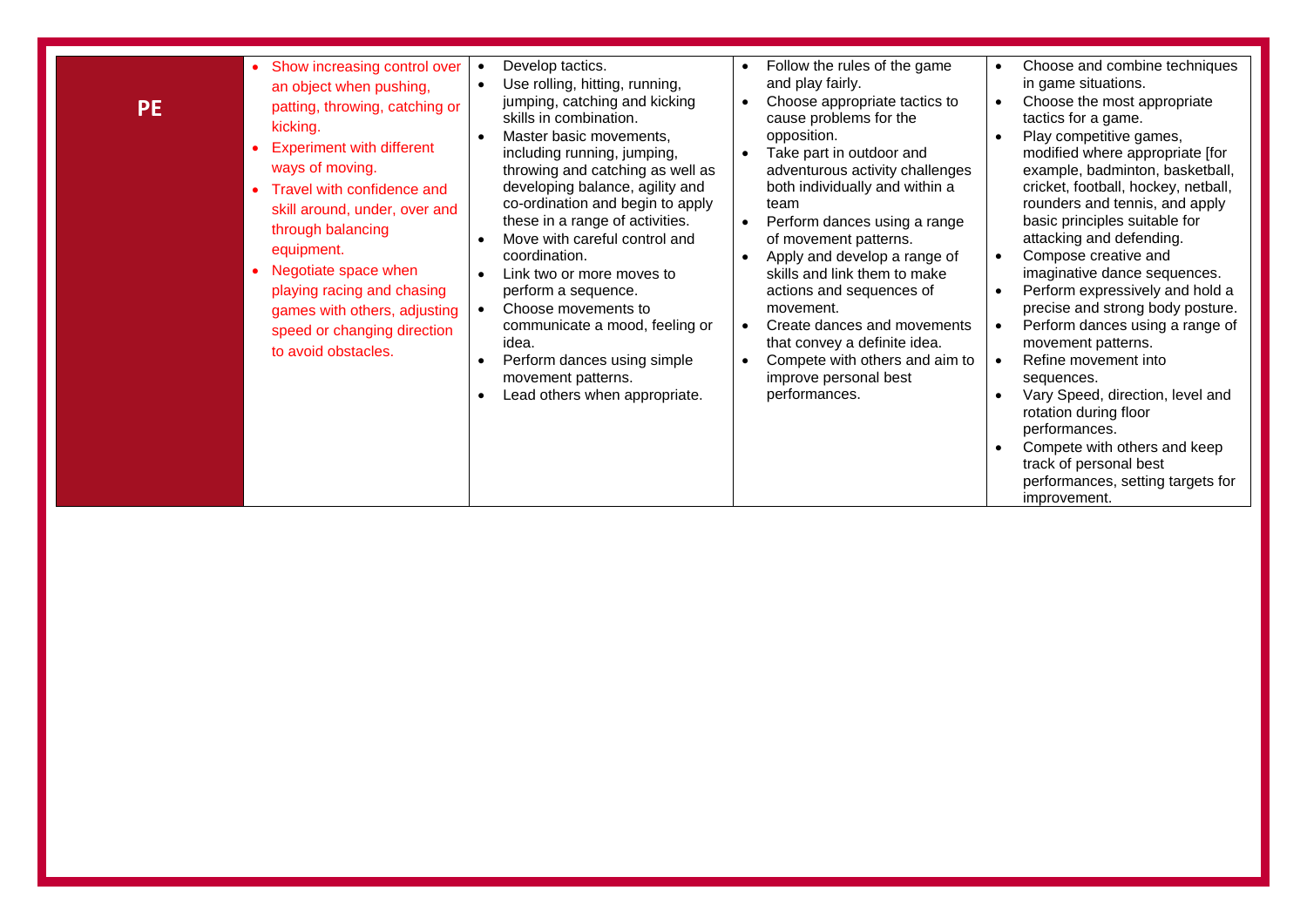| Begin to build a repertoire of<br>$\bullet$<br>songs.<br>$\bullet$<br><b>Music</b><br>• Explore the different sounds<br>of musical instruments.<br>• Create simple<br>$\bullet$<br>representations of events,<br>people and objects.<br>$\bullet$<br>$\bullet$<br>$\bullet$<br>$\bullet$<br>$\bullet$ | Take part in singing, accurately<br>following the melody.<br>Follow instructions on how or<br>when to sing or play an<br>instrument.<br>Play tuned and unturned<br>instruments musically<br>Make and combine sounds using<br>the inter-related dimensions of<br>music.<br>Use their voices expressively and<br>creatively by singing songs and<br>speaking chants and rhymes.<br>Create a sequence of long and<br>short sounds.<br>Use symbols to represent a<br>composition and use them to help<br>with a performance.<br>Recognise and explore how<br>sounds can be combined and<br>used expressively.<br>Create a mixture of different<br>sounds (long and short, loud and<br>quiet, high and low).<br>Choose sounds to create an<br>effect.<br>Sequence sounds to create an<br>overall effect.<br>Listen with concentration and<br>understanding to a range of high<br>quality live and recorded music. | Play and perform in solo and<br>ensemble contexts, using their<br>voice and playing musical<br>instruments with increasing<br>accuracy, control and<br>expression.<br>Improvise and compose music<br>$\bullet$<br>for a range of purposes, using<br>the inter-related dimensions of<br>music separately and in<br>combination.<br>Perform, listen to, review and<br>$\bullet$<br>evaluate music across a range<br>of historical periods.<br>Appreciate and understand a<br>$\bullet$<br>wide range of high-quality music<br>from different traditions and<br>from great musician and<br>composers.<br>Choose, order and combine<br>$\bullet$<br>sound to create an intended<br>effect.<br>Develop skills of singing with<br>$\bullet$<br>increased confidence and<br>control.<br>Evaluate music using musical<br>vocabulary to identify areas of<br>likes and dislikes<br>¥. | Perform solos or as part of an<br>ensemble.<br>Sing or play from memory with<br>$\bullet$<br>confidence.<br>Play and compose music for a<br>$\bullet$<br>range of purposes.<br>Perform, listen to, review and<br>$\bullet$<br>evaluate music across a range of<br>historical periods.<br>Improvise and compose music<br>$\bullet$<br>for a range of purposes using the<br>internet - related dimensions of<br>music (pitch, duration, dynamics,<br>tempo, timbre, texture and<br>structure).<br>$\bullet$<br>Develop an understanding of<br>musical composition, organising<br>and manipulating ideas within<br>musical structures and<br>reproducing sounds as part of an<br>aural memory.<br>Listen with attention to detail and<br>$\bullet$<br>recall sounds with increasing<br>aural memory.<br>Thoughtfully select elements for<br>a piece in order to gain a defined<br>effect.<br>Create songs with verses and a<br>$\bullet$<br>chorus.<br>Create rhythmic patterns with an<br>$\bullet$<br>awareness of timbre and<br>duration. |
|-------------------------------------------------------------------------------------------------------------------------------------------------------------------------------------------------------------------------------------------------------------------------------------------------------|--------------------------------------------------------------------------------------------------------------------------------------------------------------------------------------------------------------------------------------------------------------------------------------------------------------------------------------------------------------------------------------------------------------------------------------------------------------------------------------------------------------------------------------------------------------------------------------------------------------------------------------------------------------------------------------------------------------------------------------------------------------------------------------------------------------------------------------------------------------------------------------------------------------|------------------------------------------------------------------------------------------------------------------------------------------------------------------------------------------------------------------------------------------------------------------------------------------------------------------------------------------------------------------------------------------------------------------------------------------------------------------------------------------------------------------------------------------------------------------------------------------------------------------------------------------------------------------------------------------------------------------------------------------------------------------------------------------------------------------------------------------------------------------------------|-------------------------------------------------------------------------------------------------------------------------------------------------------------------------------------------------------------------------------------------------------------------------------------------------------------------------------------------------------------------------------------------------------------------------------------------------------------------------------------------------------------------------------------------------------------------------------------------------------------------------------------------------------------------------------------------------------------------------------------------------------------------------------------------------------------------------------------------------------------------------------------------------------------------------------------------------------------------------------------------------------------------------------------------|
|-------------------------------------------------------------------------------------------------------------------------------------------------------------------------------------------------------------------------------------------------------------------------------------------------------|--------------------------------------------------------------------------------------------------------------------------------------------------------------------------------------------------------------------------------------------------------------------------------------------------------------------------------------------------------------------------------------------------------------------------------------------------------------------------------------------------------------------------------------------------------------------------------------------------------------------------------------------------------------------------------------------------------------------------------------------------------------------------------------------------------------------------------------------------------------------------------------------------------------|------------------------------------------------------------------------------------------------------------------------------------------------------------------------------------------------------------------------------------------------------------------------------------------------------------------------------------------------------------------------------------------------------------------------------------------------------------------------------------------------------------------------------------------------------------------------------------------------------------------------------------------------------------------------------------------------------------------------------------------------------------------------------------------------------------------------------------------------------------------------------|-------------------------------------------------------------------------------------------------------------------------------------------------------------------------------------------------------------------------------------------------------------------------------------------------------------------------------------------------------------------------------------------------------------------------------------------------------------------------------------------------------------------------------------------------------------------------------------------------------------------------------------------------------------------------------------------------------------------------------------------------------------------------------------------------------------------------------------------------------------------------------------------------------------------------------------------------------------------------------------------------------------------------------------------|